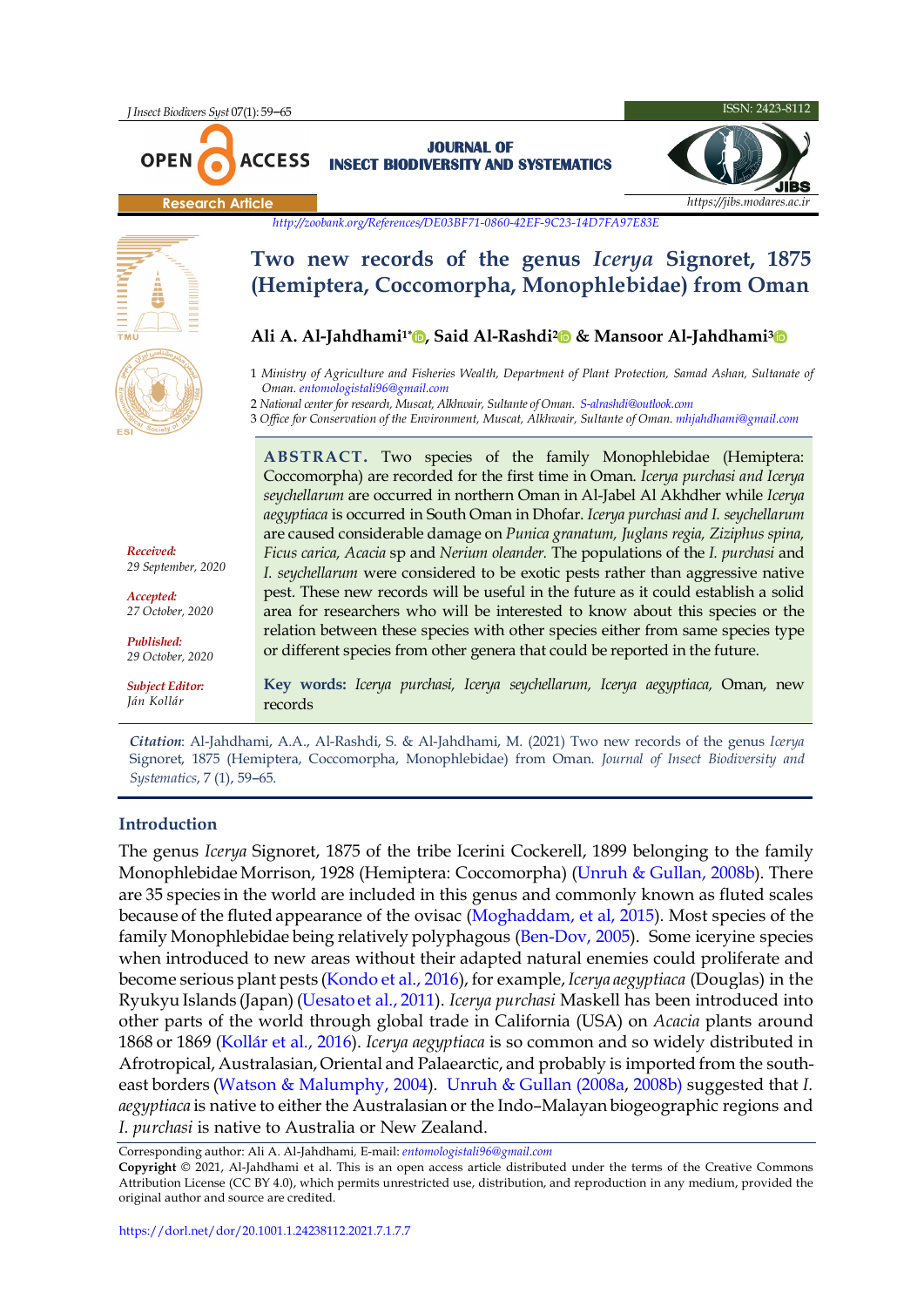*Rodolia cardinalis* (Mulsant) (Coleoptera: Coccinellidae) has successfully reduced *I. purchasi* populations in many countries ([Caltagirone & Doutt,](#page-4-1) 1989). Some trials were also conducted for colonizing the parasitic fly *Cryptochetum iceryae* Williston (Diptera: Cryptochetidae with cotton cusion scale. Both of these natural enemies showed high efficiency in the control of the cottony cushion scale due to their short generation time (4–6 weeks) and host specificity, attacking only the cottony cushion scal[e \(Grafton-Cardwell & Flint,](#page-5-7) 2003).

The presented species in Oman in this paper is necessarily uncompleted, because most the specimens collected from few locations in South and North of Oman as well as with limited methods used in collection. However, the goal of this paper is the further faunistic study on Monophlebidae of Oman. Here we review all the available material of Monophlebidae, reporting three species; two of them are being new records for Oman.

#### **Material and methods**

The specimens of *I.purchasi* were collected from private citizens farms and some wild plants from three villages in Al-Jabel Al Akhadher (Wadi beni habeeb, Sayq and Al-Manakher) on *Punica granatum, Juglans regia, Ziziphus spina, Ficus carica, Acacia* sp. and *Nerium oleander*. The *I. seychellarum* were also collected from private citizens' farms in one location in Al-Jabel Al Akhadher (Wadi beni habeeb) on *Juglans regia, Psidium guajava and Punica granatum*. The locality Al-Jabel Al Akhdher is situated in the Ad Dakhiliyah Governorate and it is part of the Al Hajar Mountains range with high land (2950 m). The typical climate of Al-Jabel Al AKhadher is characterized as warm, moderately dry with mild winter. The average annual temperature of 5- 15°C and annual average precipitation of 10–48 mm (1986–2009).

*Icerya aegyptiaca* were collected in Dhofar (Ein Hamran) on *Prosopis juliflora* and from private house garden on *Boswellia sacra*. The locality Ein Hamran is situated in Dhofar Governorate and it is part of the Dhofar Mountains. The typical climate of Ein Hamran is characterized as warm with mild winter. The average annual temperature of 19–27°C and annual average precipitation of 1–25 mm (1986–2009).

The identification key of adult females was based in the identification guide to species of the scale insect tribe Iceryini (Coccoidea: Monophlebidae) by [Unruh & Gullan \(2008b\).](#page-5-0) The damage level on the host plants was evaluated according to the count of adult female individuals.

## **Results**

In this research, three species of the family Monophlebidae are recorded form Oman**,** of which *Icerya purchasi and Icerya seychellarum* are new records for the fauna of Oman.

### **Monophlebidae Signoret, 1875**

*Icerya* **Signoret, 1875**

### *Icerya purchasi* **Maskell, 1878 [\(Fig. 1\)](#page-2-0)**

**Examined specimens:** Nizwa, Al-Jabel Al-Akhadhar, Seiq, 50♀♀, 20.Viii.2017; Nizwa, Al-Jabel Al-Akhadhar, Wadi beni habib, 42♀♀, 20-30.Viii.2017; Nizwa, Al-Jabel Al-Akhadhar, Al-Manakher, 12♀♀, 20-30.Viii.2017, leg.: A. Al-Jahdhami.

**Biological notes:** The cottony cushion scale can be easily distinguished from other scale insects. The mature females (hermaphrodites) have bright orange-red, yellow, or brown bodies [\(Ebeling, 1959\)](#page-4-2). The body is partially or entirely covered with yellowish or white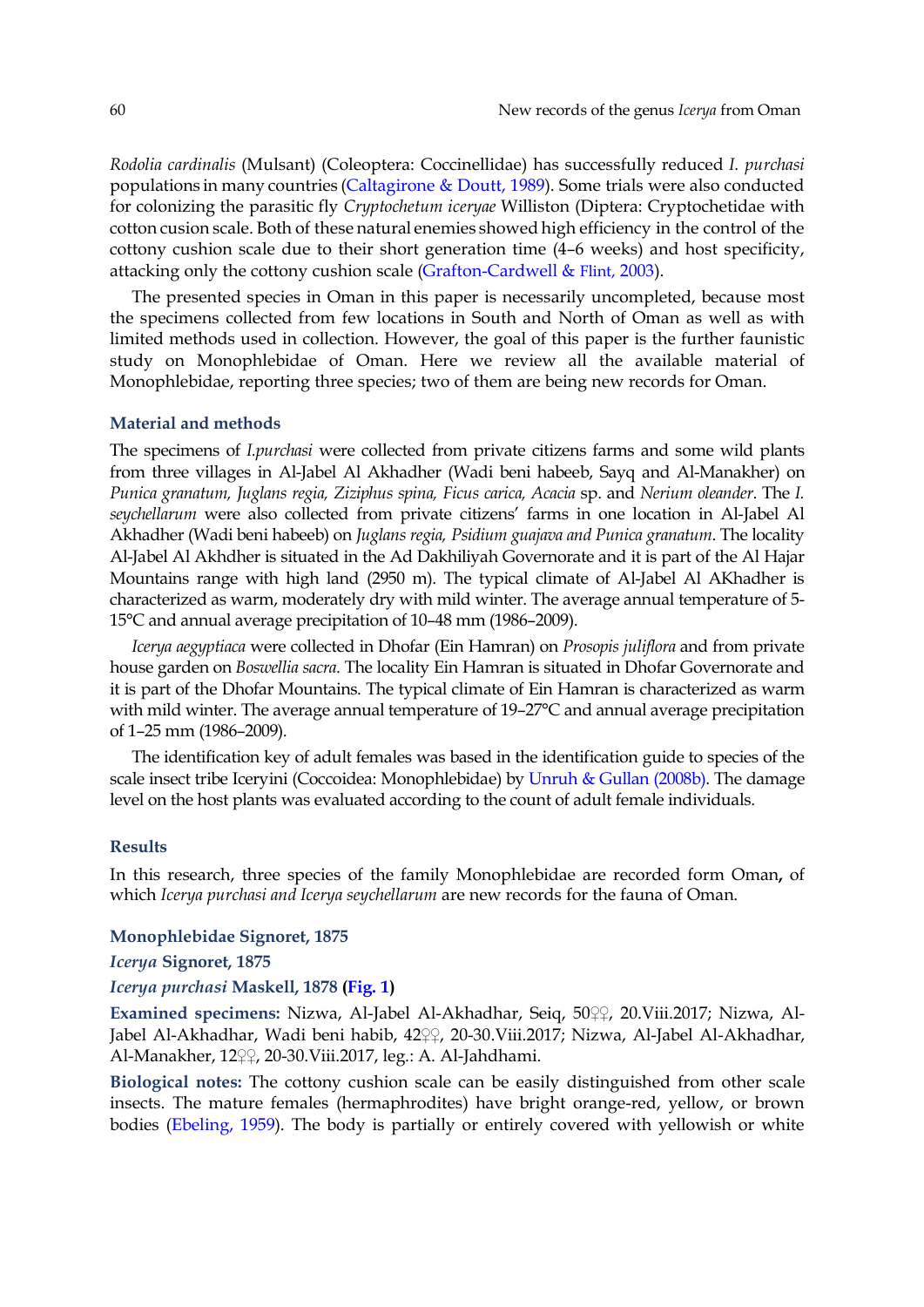wax. The most observed feature is the fluted egg sac, which frequently to be about 2.5 times longer than the body. The egg sac contains around 1000 red eggs [\(Gossard, 1901\)](#page-5-8).

Males are winged with a dark red body and dark colored antennae and they are rare. Dark whorls of setae extend from each antennal segment, except the first [\(Ebeling,](#page-4-2) 1959). It is interesting that the female is always a hermaphrodite with both testes and ovaries. If selffertilization occurs, just hermaphrodites are produced. However, [Ebeling \(1959\)](#page-4-2) reported that when a hermaphrodite mate with a male, more males and hermaphrodites are produced.

Regarding the effects of temperature, eggs need a few days to two months to hatch. The newly hatched nymphs are bright red along with dark antennae and brown legs. The antennae are six-segmented. This is the primary dispersal stage. Nymphs can move to new locations by wind, crawl to nearby plants. The adult begins to deposit eggs after three molts and secretes the conspicuous egg sac. As the egg sac is formed, the scale's abdomen becomes more tilted until the scale appears to be standing on its head [\(Kollár et al., 2016\)](#page-5-4).

**Host plants in Oman:** *Icerya purchasi* is most frequently collected on *Punica granatum*  (Lythraceae)*, Juglans regia* (Juglandaceae)*, Ziziphus spina* (Rhamnaceae)*, Ficus carica*  (Moraceae), *Acacia* sp (Fabaceae)*, Nerium oleander* (Apocynaceae) and other wild plants in Al-Jabel Al Akhdhar.

**Distribution in Oman:** The species is so far known only from Al-Jabel Al Akdhar (Wadi beni habib, Al-Manakher, Saeiq)

**General Distribution:** It is distributed in 126 countries around the world [\(Liu & Shi, 2020\)](#page-5-9).

<span id="page-2-0"></span>

**Figure 1.** Female cottony cushion scale *Icerya purchasi* Maskell (Hemiptera, Coccomorpha, Monophlebidae) in Oman.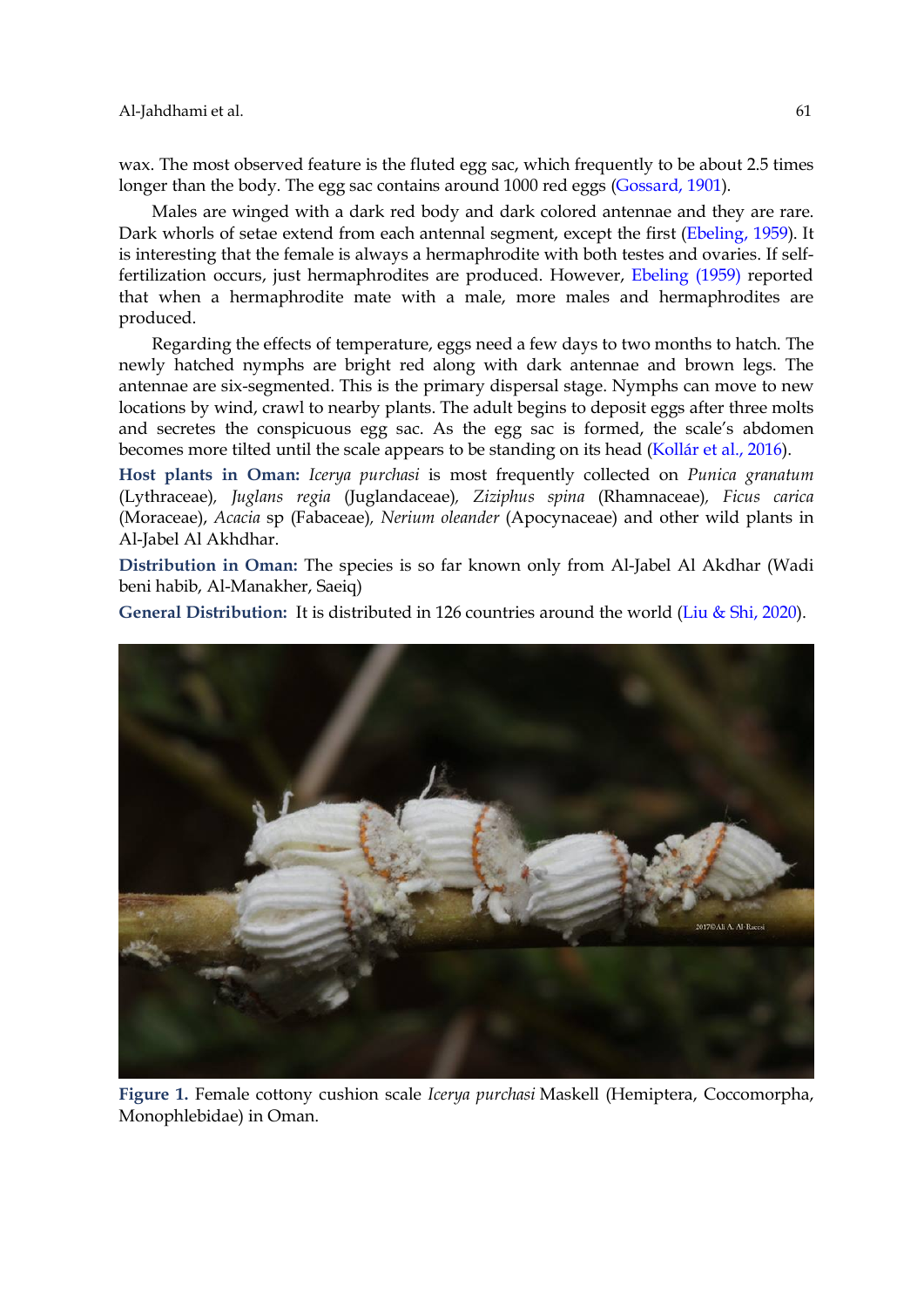# *Icerya aegyptiaca* **(Douglas, 1890)**

**Examined specimens:** Dhofar, Ain Hamran, 11♀♀, 5-10.xi.2017, leg.: A. Al-Jahdhami.

**Biological notes:** Dorsum of adult female covered in wax, with long waxy extensions marginally and longer at anterior end. The posterior tassels covering ovisac, giving it a fluted appearance**.**

**Host plants in Oman:** *Icerya aegyptiaca* is most frequently collected on *Boswellia sacra*  (Burseraceae) and *Prosopis juliflora* (Fabaceae).

**Distribution in Oman:** The species is so far known only from Dhofar (Ain Hamran).

**General Distribution:** It is widely distributed in tropical and subtropical regions [\(Liu & Shi,](#page-5-9)  [2020\)](#page-5-9).

## *Icerya seychellarum* **(Westwood, 1855) [\(Fig. 2\)](#page-3-0)**

**Examined specimens:** Nizwa, Al-Jabel Al-Akhadhar, Wadi beni habib, 15♀♀, 20- 30.Viii.2017, leg.: A. Al-Jahdhami.

**Biological notes:** Adult female usually with 11-segmented antennae. The dorsal body with transverse rows of white to yellowish waxy secretion and marginal tufts; glassy filaments projecting from margins and medial dorsum; ovisac projecting from posterior end of body, covered dorsally by a series of long, cylindrical waxy tassels.

<span id="page-3-0"></span>

**Figure 2.** Female *Icerya seychellarum* (Westwood) (Hemiptera, Coccomorpha, Monophlebidae) in Oman.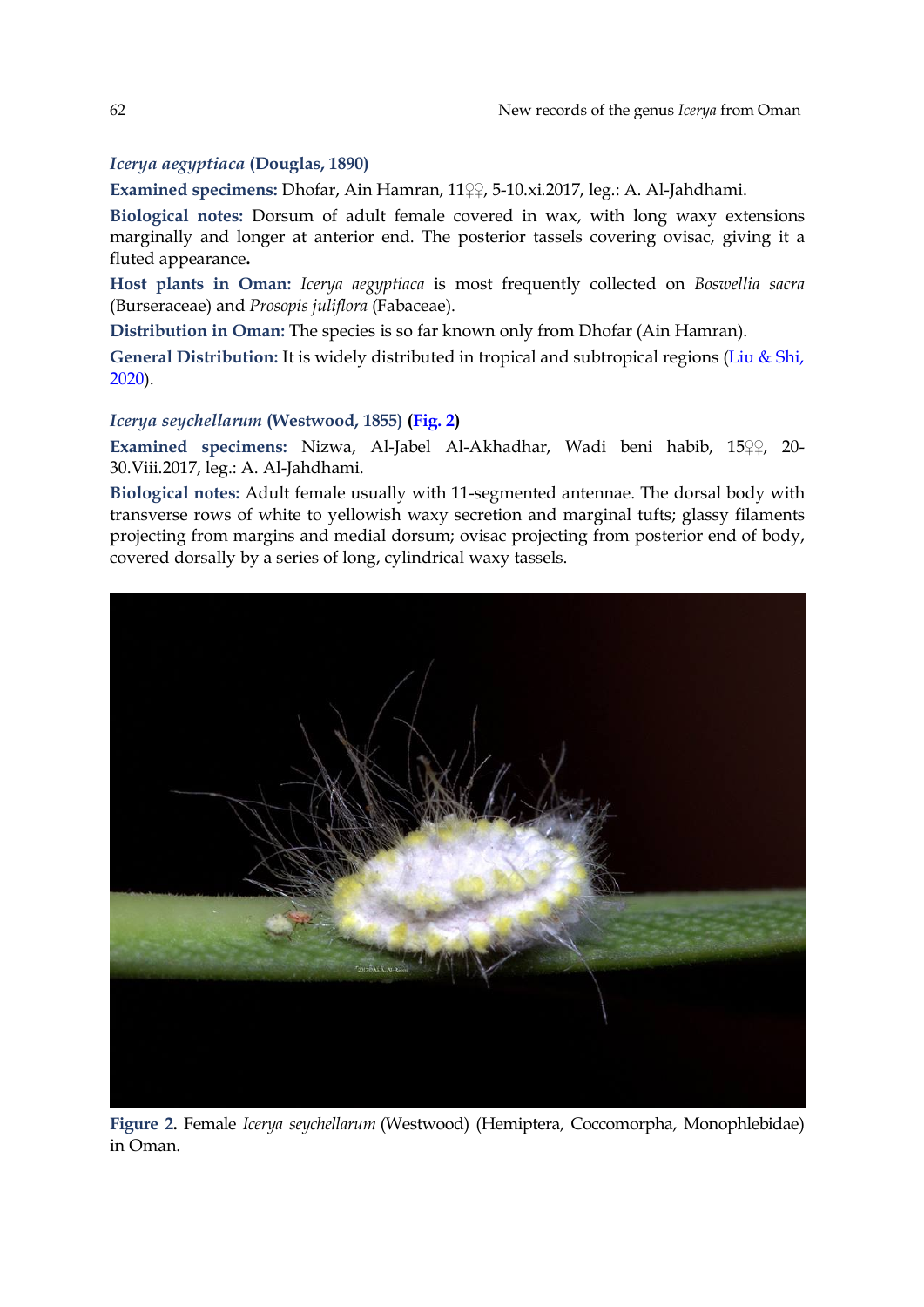**Host plants in Oman:** *Icerya seychellarum* is most frequently collected on *Juglans regia*  (Juglandaceae)*, Psidium guajava* (Myrtaceae) *and Punica granatum* (Lythraceae)*.*

**Distribution in Oman:** The species is so far known only from Al-Jabel Al Akdhar (Wadi beni habib).

**General Distribution:** It is distributed in tropical and subtropical areas and is recorded South-East Asia, Africa, Southern Europe and Australia [\(García Morales et al., 2016\)](#page-5-10).

### **Discussion**

The cottony cushion scale *I. purchasi* and the Egyptian icerya, *I. aegyptiaca* are most important *Icerya* species with powerful invasiveness [\(Liu & Shi, 2020\)](#page-5-9). *Icerya purchasi* is reported from 78 families and 190 genera of plants, *I. aegyptiaca* is reported from 59 families and 113 genera of plants, *I. seychellarum* is reported from from 58 families and 128 genera of plants [\(García](#page-5-10)  [Morales et al., 2016\)](#page-5-10). They are pests of several ornamentals and crops in Oman, such as *Punica granatum, Juglans regia, Ziziphus spina, Ficus carica, Acacia* sp., *Nerium oleander* and *Boswellia sacra.* The host range of *I.purchasi* was wide and it is considered to be more aggressive than *I. seychellarum and I. aegyptiaca. Icerya purchasi* represents one of the most important examples of successful biological control through the release of the predator *Rodolia cardinalis* (Mulsant) (Coleoptera: Coccinellidae) ([Lo Verde et al.](#page-5-11), 2020). A predacious ladybird beetle of the *Rodolia argodi* was observed feeding on *I. aegyptiaca* in Dhofar area. Single specimen of *R. argodi* was collected from vegetation in Al-Jabel Al AKhadher and this gives indication of preying. The populations of the *I. purchasi and I. seychellarum* were considered to be exotic pests by introducing infected plants rather than aggressive native pest as there were no records or observation in Oman. The *I. purchasi* and *I. seychellarum* should be reported as the first record in Oman as they have infecting economically important crops and plants.

### **Acknowledgments**

We would like to acknowledge Ali Al-Raeesi for the photos. Thanks extend to the Sultan Qaboos University (Entomology department) for facilitating lab equipment use. We also thank to Dr. Adel Al-Shihi (Head of Locust control center) for his help in paper review.

### **Conflict of Interests**

The authors declare that there is no conflict of interest regarding the publication of this paper.

### **ORCID**

Ali A. Al-Jahdhami:<https://orcid.org/0000-0003-1204-0491> Said Al-Rashdi: <https://orcid.org/0000-0002-6042-0002> Mansoor Al-Jahdhami[: https://orcid.org/0000-0003-2076-8204](https://orcid.org/0000-0003-2076-8204)

### **References**

<span id="page-4-0"></span>Ben-Dov, Y. (2005) A Systematic Catalogue of the Scale Insect Family Margarodidae (Hemiptera: Coccoidea) of the World. Intercept Limited; Wimborne, UK. 400 pp.

<span id="page-4-1"></span>Caltagirone, L.E. & Doutt, R.L. (1989) The history of the vedalia beetle importation to California and its impact on the development of biological control. *Annual Review of Entomology*, 34, 1–16. <https://doi.org/10.1146/annurev.en.34.010189.000245>

<span id="page-4-2"></span>Ebeling, W. (1959) Subtropical Fruit Pests. Los Angeles, University of California Press.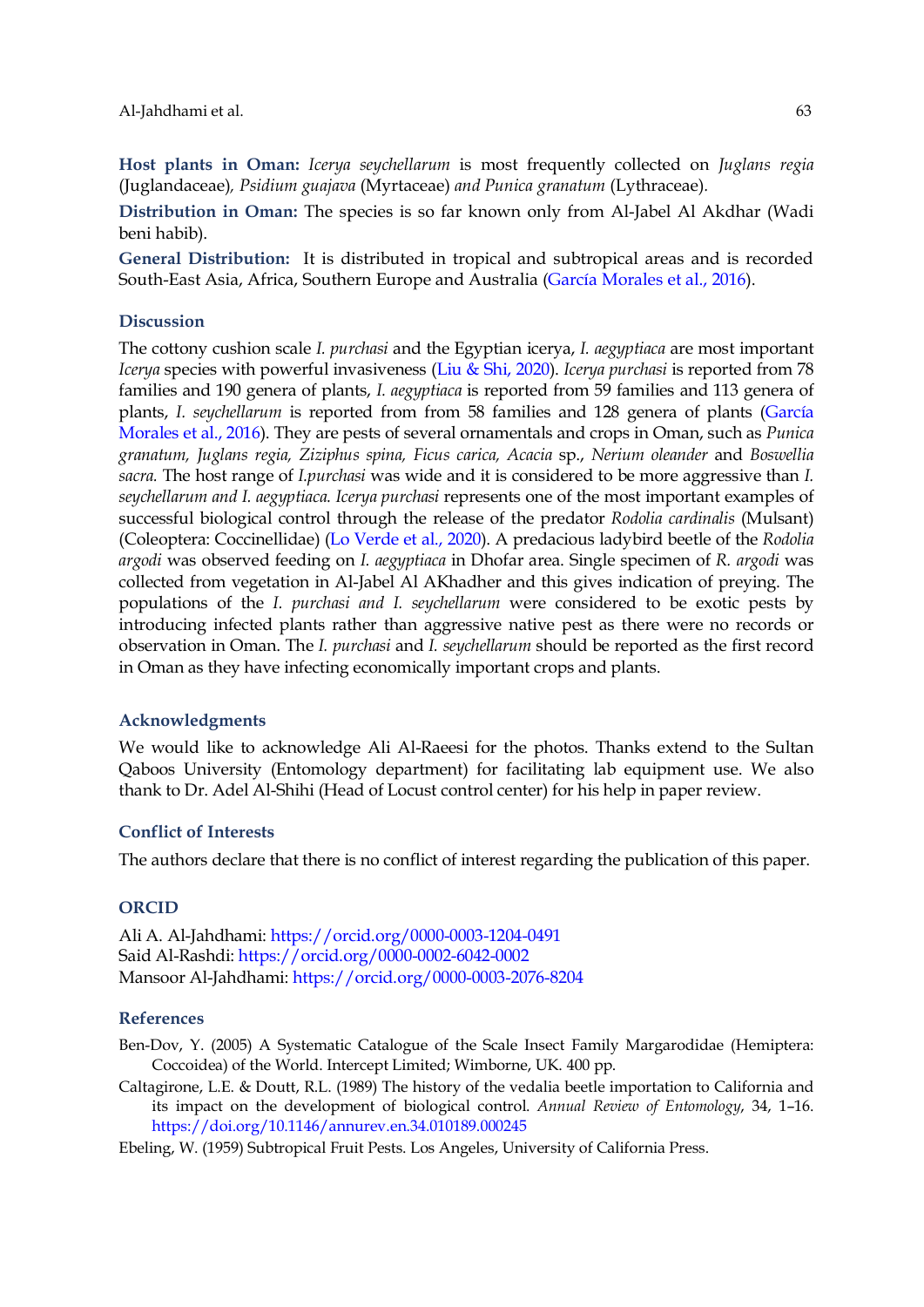- <span id="page-5-10"></span>García Morales, M., Denno, B.D., Miller, D.R., Miller, G.L., BenDov, Y. & Hardy, N.B. (2016) ScaleNet: A literature-based model of scale insect biology and systematics. *Database*, 2016, 1–5. <https://doi.org/10.1093/database/bav118>
- <span id="page-5-8"></span>Gossard, H.A. (1901) The cottony cushion scale. *Florida Agricultural Experiment Station Bulletin*, 56, 309–356.
- <span id="page-5-7"></span>Grafton-Cardwell, E.E. & Flint, M.L. (2003) Pest notes: Cottony Cushion Scale – Integrated Pest Management for Home Gardeners and Landscape Professionals. Pub. 7410. University of California, Agriculture and Natural Resources.
- <span id="page-5-4"></span>Kollár, J., Bakay, L. & Pástor, M. (2016) First record of the cottony cushion scale *Icerya purchasi* (Hemiptera, Monophlebidae) in Slovakia. *Plant Protection Science*, 52, 217–219. <https://doi.org/10.17221/23/2016-PPS>
- <span id="page-5-2"></span>Kondo, T., Gullan, P. J., Peronti, L. B. G., Ramos-Portilla, A. A., Caballero, A. & Villarreal-Pretelt, N. (2016) First records of the iceryine scale insects *Crypticerya brasiliensis* (Hempel) and *Crypticerya genistae* (Hempel) (Hemiptera: Monophlebidae) for Colombi. *A Journal of World Insect Systematics*, 0480, 1–9.
- <span id="page-5-11"></span>Lo Verde, G., Cerasa, G., Altamore, B. & Farina, V. (2020) First record of *Icerya seychellarum* and confirmed occurrence of *Aulacaspis tubercularis* (Hemiptera: Coccomorpha) in Italy. *Phytoparasitica*, 48, 175–182.<https://doi.org/10.1007/s12600-020-00792-w>
- <span id="page-5-9"></span>Liu, Y. & Shi, J. (2020) Predicting the Potential Global Geographical Distribution of Two *Icerya* Species under Climate Change. *Forests*, 11, 684[. https://doi.org/10.3390/f11060684](https://doi.org/10.3390/f11060684)
- <span id="page-5-1"></span>Moghaddam, M., Esfandiari, M. & Khosravi, M. (2015) First record of *Icerya aegyptiaca* (Hemiptera: Coccoidea: Monophlebidae) from Iran. *Proceedings of the 1st Iranian International Congress of Entomology, 2015, 29 – 31 August, Tehran*, *Iran*. Ministry of Agriculture, Tehran, pp. 4–5.
- Papadopoulou, S. & Chryssohoides, C. (2012) *Icerya purchasi* (Homoptera: Margarodidae) on *Rosmarinus officinalis* (Lamiaceae), a new host plant record for Greece. *EPPO Bulletin*, 42, 148–149. <https://doi.org/10.1111/j.1365-2338.2012.02535.x>
- <span id="page-5-3"></span>Uesato, T., Kondo, T., Unruh C. & Williams D. J. (2011) Establishment and host records of *Icerya aegyptiaca* (Douglas) (Hemiptera: Coccoidea: Monophlebidae) in the Sakishima islands in the Ryukyu Archipelago, Japan, with notes on its World Distribution. *Entomological Science*, 14, 49– 77.<https://doi.org/10.1111/j.1479-8298.2010.00411.x>
- <span id="page-5-6"></span>Unruh, C. M. & Gullan, P. J. (2008a) Molecular data reveal convergent reproductive strategies in iceryine scale insects (Hemiptera: Coccoidea: Monophlebidae), allowing the re-interpretation of morphology and a revised generic classification. *Systematic Entomology*, 33, 8–50. <https://doi.org/10.1111/j.1365-3113.2007.00404.x>
- <span id="page-5-0"></span>Unruh, C. M. & Gullan, P. J. (2008b) Identification guide to the scale insect tribe Iceryini (Coccoidea: Monophlebidae). *Zootaxa*, 1803, 1–106. <https://doi.org/10.11646/zootaxa.1803.1.1>
- <span id="page-5-5"></span>Watson, G.W. & Malumphy, C.P. (2004) *Icerya purchasi* Maskell, cottony cushion scale (Hemiptera: Margarodidae), causing damage to ornamental plants growing outdoors in London. *British Journal of Entomology and Natural History*, 17, 105–109.